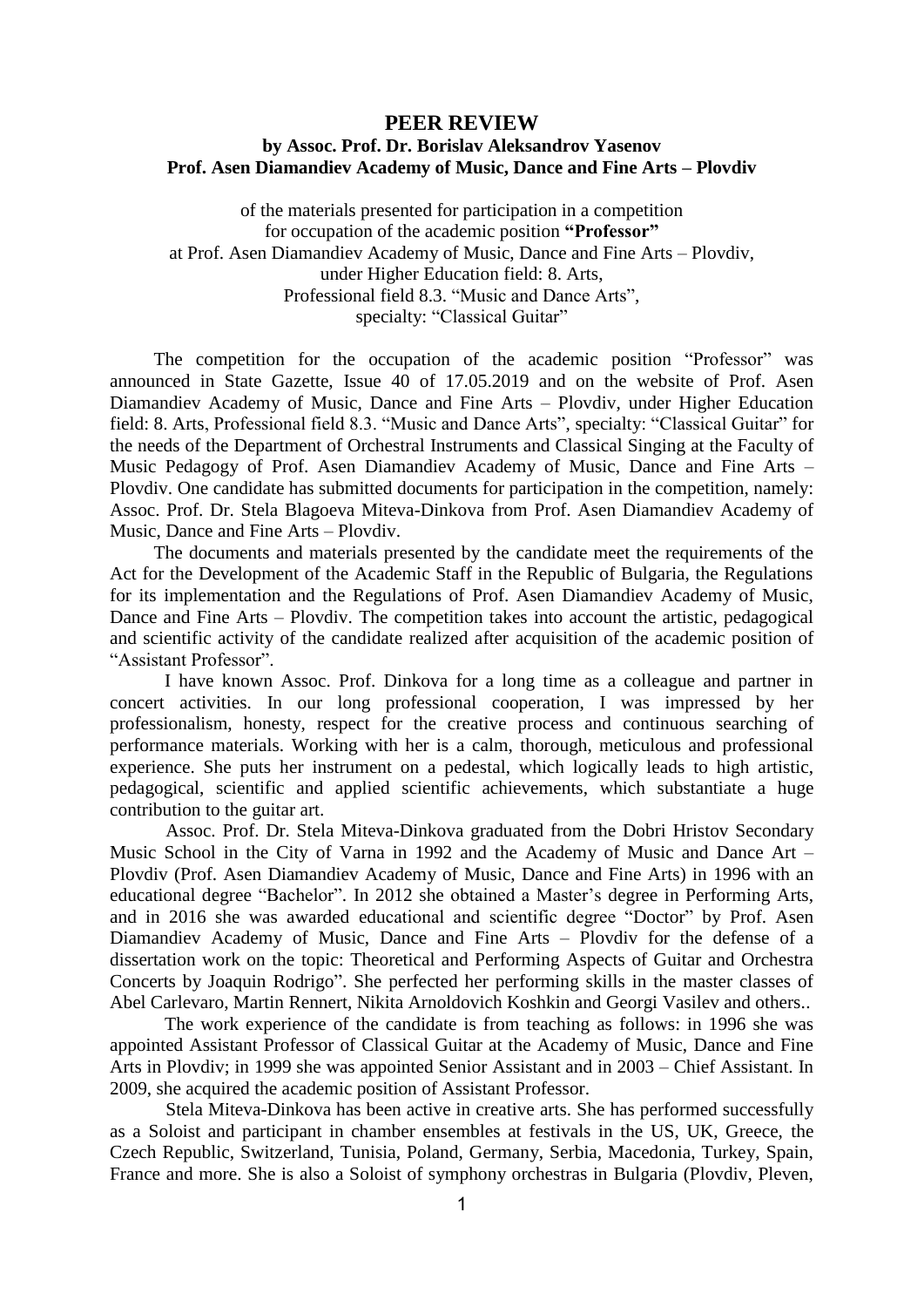Pazardzhik, Blagoevgrad). Dinkova has made recordings for the Bulgarian National Television and the Bulgarian National Radio. A review in the Classical Guitar magazine defined her as an extremely talented and charismatic performer. Emphasis in the repertoire of the candidate are new works by Bulgarian authors and their popularization in Bulgaria and abroad.

Her research activities include scientific publications, reports at national and international conferences, lectures and presentations.

The scientific and applied activity of the candidate is the compilation and publishing of: "Guitar Pieces by Bulgarian Composers" – school with CD (2002), "Guitar Pieces" by V. Belezhkov and Vl. Vlaev (2007), "Selected Sonatas for Violin and Guitar" – N. Paganini, as well as the compilation and editing of "From the repertoire of the Academica Guitar Ensemble – Plamen Arabov – Lele Mome" and of "Folklore and Guitar" of Pl. Arabov (2014).

The candidate also participates as a member and chairman of juries in national and international competitions.

An indicator of the successful teaching activity of Assoc. Prof. Dr. Stela Miteva-Dinkova are the numerous prestigious awards won by her students at national and international competitions. She is the leader of the Academica Guitar Ensemble, which has won more than 10 prizes from competitions in Bulgaria and abroad. In 2015, she was awarded the Rector's Award by the Academy of Music, Dance and Fine Art for "high activity in the educational process and creative achievements of students".

The extensive activities of Assoc. Prof. Dr. Stela Miteva-Dinkova include: founder and artistic director of the Crossroad Youth Guitar Festival – held in 2010 at Prof. Asen Diamandiev Academy of Music, Dance and Fine Arts – Plovdiv; member of the management team of the Orpheus Fire Foundation; organizer of national and international art events; President of the Guitar-Plovdiv Association since 2017.

The biographical report presented, supported by evidence, shows that the candidate in the competition for "Professor" has outstanding achievements in both pedagogical and artistic and research activities, proving her huge contribution to the development of guitar art.

For her habilitation, Assoc. Prof. Dr. Stela Miteva-Dinkova presents a portion of her artistic activity, distinguished by style, genre and ensemble and instrumental diversity. Solo recitals – Lausanne Conservatory, Sion (Switzerland, 2010); Recital and lecture on the topic: "Literature for Guitar by Bulgarian Composers" at the Karol Lipinski Academy of Music, Wroclaw (Poland, 2011); Molyvos (Greece, 2014) at the IIIrd Arion Summer Guitar Academy; a concert at the Los Angeles Valley College, California (USA, 2016) from the American Guitar Association Concert Series; Komotini (Greece, 2017) – IVth Thracian Guitar Festival, Cormatin (France, 2017) – "Guitares en Cormatinois" Festival.

The contributions in the first two recitals are expressed in the popularization of works by Bulgarian composers for classical guitar (some dedicated to the performer), some characterized by an author's interpretation of our folklore, and others showing the polyphonic capabilities of the instrument.

The other concert programs include works in different styles and genres by Bulgarian and European composers, bearing strong emotional suggestions and demonstrating the high level of creativity of the Bulgarian composers. The works are presented in the framework of international guitar events that attract a diverse audience and enjoy a wide public response.

Stela Miteva-Dinkova participates in the spectacle "Triptych of Arts" – Girl with a Guitar Cycle presented at the Trakart Cultural Center, Plovdiv (2018), combining three arts – music, poetry and painting, a trend in the contemporary art world.

Chamber concerts in various ensembles: in a duet with flute – "Petko Staynov Music Festival" (Kazanlak, 2012), "Autumn Music Celebrations Festival", Skopje (Macedonia,